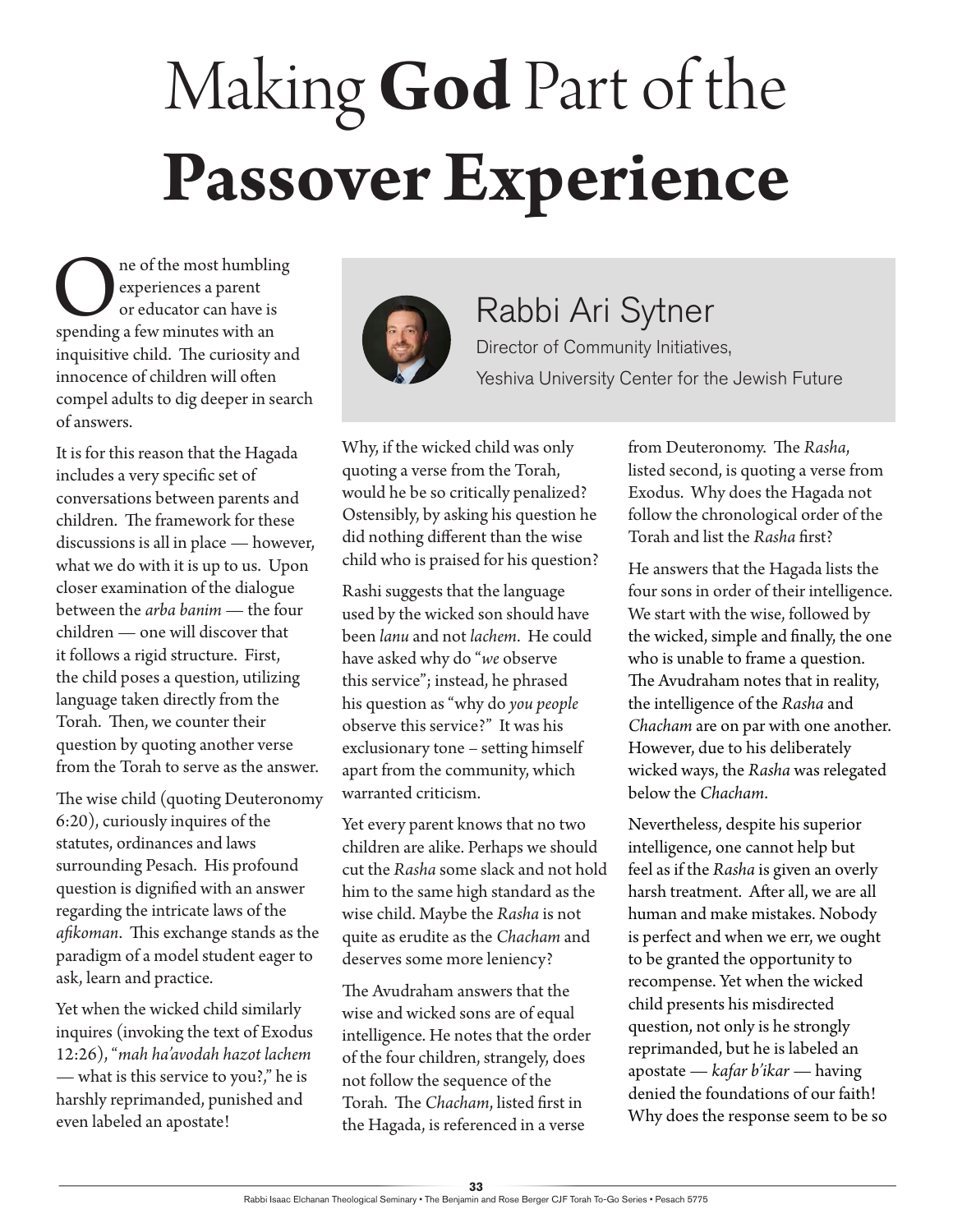## It is important to remember that the end game is not to simply fulfill the many customs, but to maintain our children's attention for the higher purpose of connecting them to God's miracles and providence in the Exodus from Egypt.

disproportionate, particularly as his question made no allusion to denying the fundamentals of our faith?

The *Shibolei Haleket*, in his commentary on the Hagada answers that if you compare the verses of the wise and wicked child, you will notice that the wise child does not merely ask about the statutes and laws, but he concludes his question with the words "*asher tziva Hashem Elokeinu etchem*, that God our Lord commanded you." For the wise child — God is a part of the equation! The nature of his questions informs us that he recognizes God and yearns to better understand His will. However, the wicked child chooses to deliberately leave God out of the question as he asks, "why do *you* people observe this service?"

The faux pas of the wicked child was that his exclusionary tone was not simply aimed at himself vis-à-vis the Jewish community, but it was aimed at separating himself from God. For him, God was neither present in Egypt, nor today at the Pesach Seder. The wicked child resentfully sits at the Seder and does not see his past or his destiny. He sees a group of outdated people carrying on with songs and traditions that appear completely irrelevant in his atheistic worldview. For that reason he is labeled an apostate and must be challenged.

By contrast, we get a better sense of the wise son's question when we look at the whole verse containing the wise son's question:

ּכִ י יִ ׁשְ אָ לְ ָך בִ נְ ָך מָ חָ ר לֵ אמֹר מָ ה הָ עֵ דֹת וְ הַ חֻ ּקִ ים והמשפּטים אַשר צוּה ה<sup>'</sup> אלקינוּ אתכם. **דברים ו:כ**

*If your son shall ask you tomorrow saying: What are the testimonies, statutes and laws that God our Lord commanded you.* **Deut. 6:20**

What is the relevance of the ostensibly superfluous word *machar*, tomorrow, which is found both in reference to the wise and simple sons, but not the wicked?

The *Kli Yakar* (Exodus 13:14) suggests that the term *machar* implies that the wise child only asks ex-post-facto, after having actively participated in the commandments. His observance is not conditional upon someone proving the existence of God to him. The wise child is the epitome of the Sinai generation who declared *na'aseh v'nishmah*, we will do and then we will hear — whose faith in God was so foundational, that he would gladly take action first, only to ask questions later.

## **Empowering Children to Ask Difficult Questions**

This is an important concept in Jewish education. For millennia we have taught our young children to go through the motions of reciting blessings, prayers and fulfilling rituals at an early age — even though they do not fully understand the reason or meaning behind them. The goal is to

orient and acclimate them, so that as they grow and develop, they will be able to integrate the presence of God into their daily actions.

The Gemara in *Pesachim* (109b, 114a) explains that additional customs, such as lifting the matzah or dipping our food twice, are innovations added to the Seder experience for no inherent reason, other than to pique the curiosity of the children and keep them engaged. Within this context, it is important to remember that the end game is not to simply fulfill the many customs, but to maintain our children's attention — for the higher purpose of connecting them to God's miracles and providence in the Exodus from Egypt.

In listing the 613 mitzvot, the Rambam writes:

מצוה ראשונה ממצוות עשה לידע שיש שם אלו-ה שנ' אנכי ה'.

*The first positive commandment is to know that there is a God as it states "I am God…"*

As a child, I recall asking questions about God and being told not to ask, for in the minds of my teachers, the questions themselves suggested that I was a non-believer. This could not be farther from the truth, as I was genuinely curious and yearning for answers. Many of our children today are receiving wonderful Jewish educations and upbringings, where their minds are being fed, but too often, their hearts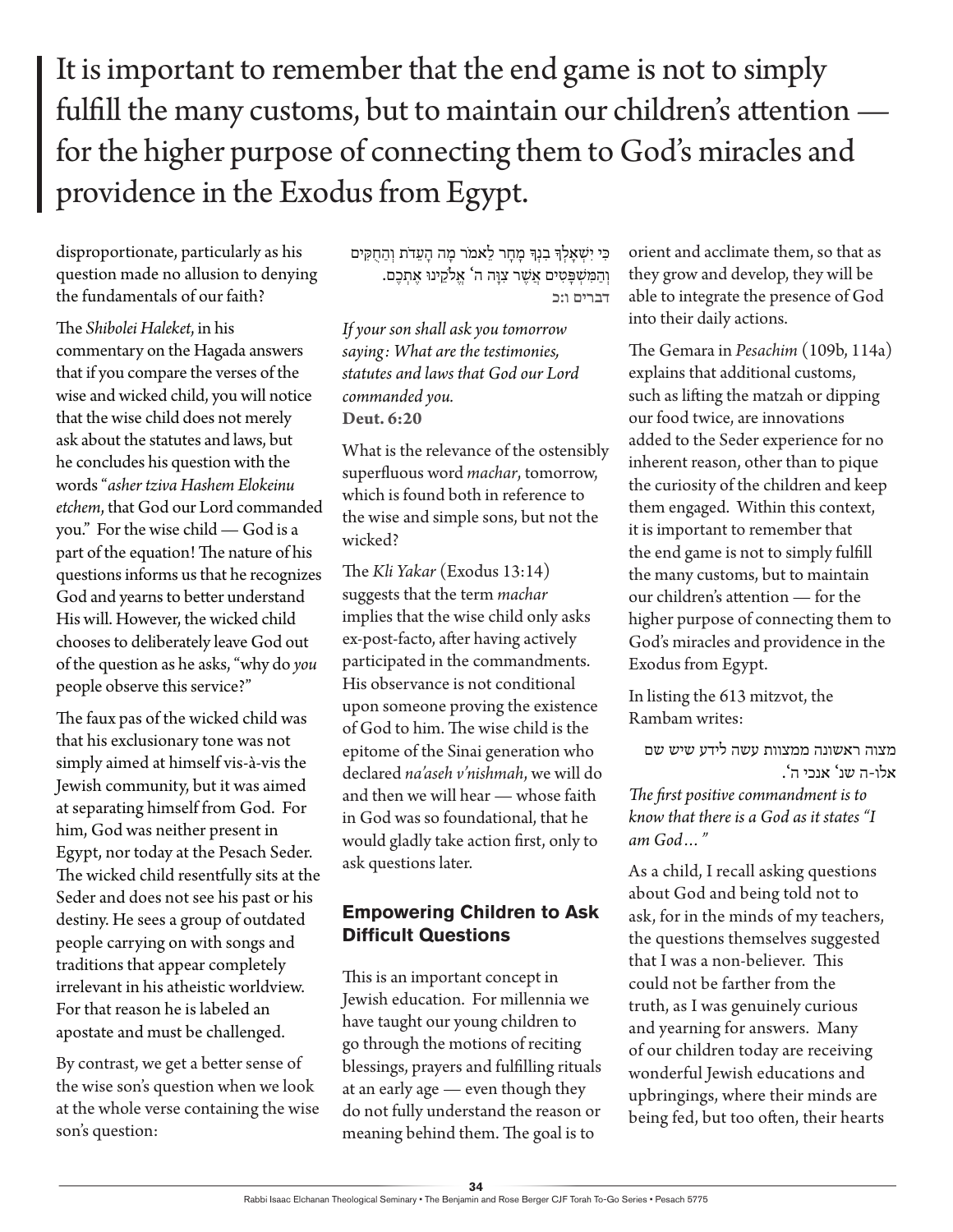and souls are not being sufficiently nurtured. That there exists in society the notion of bifurcating the two entities of religious observance and relationship with God seems unimaginable. It is for this reason that that just like the *Chacham*, our children, whether at the Seder, or throughout the year, should be encouraged to ask questions and talk openly about what faith, belief and trust in Hashem means. A 1995 research study published in the *Journal of Psychological Reports*, found that children, regardless of which cognitive developmental stage they are in, have the ability to comprehend and learn about faith in God (Pierce & Cox).

Many parents have told me that they are afraid to discuss the concept of God with their children because they simply do not feel equipped to properly answer their questions. "What if they ask me something I do not know?— I don't want my ignorance to cause them to stop believing in God!"

However, I once heard a great insight in the words of *Ein K'Elokeinu*, which children are encouraged to sing as part of the concluding morning prayers. Logically, the passage should first ask, "Who is like our God, Who is like our master, Who is like our king,"

to be followed by the answer of "*Ein K'Elokeinu* — there is none like our God." Yet the prayer opens with the answer first, as if to lay the foundation of faith that there is none like God. When one acts as the *Chacham*, they first affirm their belief in God. Once we declare what we believe and feel some security in our decision, can we then be free to ask the important questions and explore our faith further from a place of comfort.

The Seder demonstrates that it is the *modus operandi* of the *Rasha* to blatantly refrain from asking any questions about God — instead he completely ignores God's existence. On the other hand, it is the *Chacham* who strives to know more about Hashem. Asking a question is not a lack of faith — it is a declaration of one's thirst to know more.

One of the highlights of our family's weekly Shabbat table is a discussion about our encounters with *hashgacha pratit*, Divine intervention. The tone of such conversations, where we can share inspiring moments wherein we felt a real connection to Hashem, conveys the presence of God in our everyday lives. It reassures our children that it is safe to talk about God and encourages them to seek a personal relationship with their creator.



## *Yetziat Mitzrayim* **as a Lesson in Faith**

There is a common misconception that the name of Moshe does not appear at all in the Hagada. In truth, it appears one time in passing, while quoting a verse describing the splitting of the Sea. It is certainly no accident that Moshe's name is generally omitted from the Hagada. This is done so that one should not be misled to believe that redemption was brought about by Moshe, when in fact, it was the hand of God. This further emphasizes the importance of maintaining a true focus during the Seder on our personal and collective relationships with God.

The Vilna Gaon notes that that the singular appearance of Moshe's name is specifically in the following verse:

וַיַּרְא יִשְׂרָאֵל אֶת-הַיָּד הַגְּדֹלָה, אֲשֶׁר עָשָׂה ה<sup>ַ</sup> ּבְ מִ צְ רַ יִם, וַ ּיִ ירְ אּו הָ עָ ם, אֶ ת-ה'; **וַ ּיַ אֲ מִ ינּו, ּבַ ה', ּובְ מֹׁשֶ ה, עַ בְ ּדֹו. שמות יד:לא**

*And Israel saw the great work which the Lord did upon the Egyptians, and the people feared the Lord; and they believed in the Lord, and in His servant Moses.*

**Exodus 14:31** 

The only time on Seder night that we reference Moshe is in the verse that first declares Jewish people's awareness and belief in God. Only after that disclaimer has been made and we are reminded of the primacy of our faith, can we mention Moshe. Even at that, Moshe is described as *avdo* — the servant of God, further solidifying the point that the focus during the Seder is on Hashem.

This can be further seen in the manner in which the plagues were carried out. Consider the fact that if Hashem truly wished to free the Jewish people with